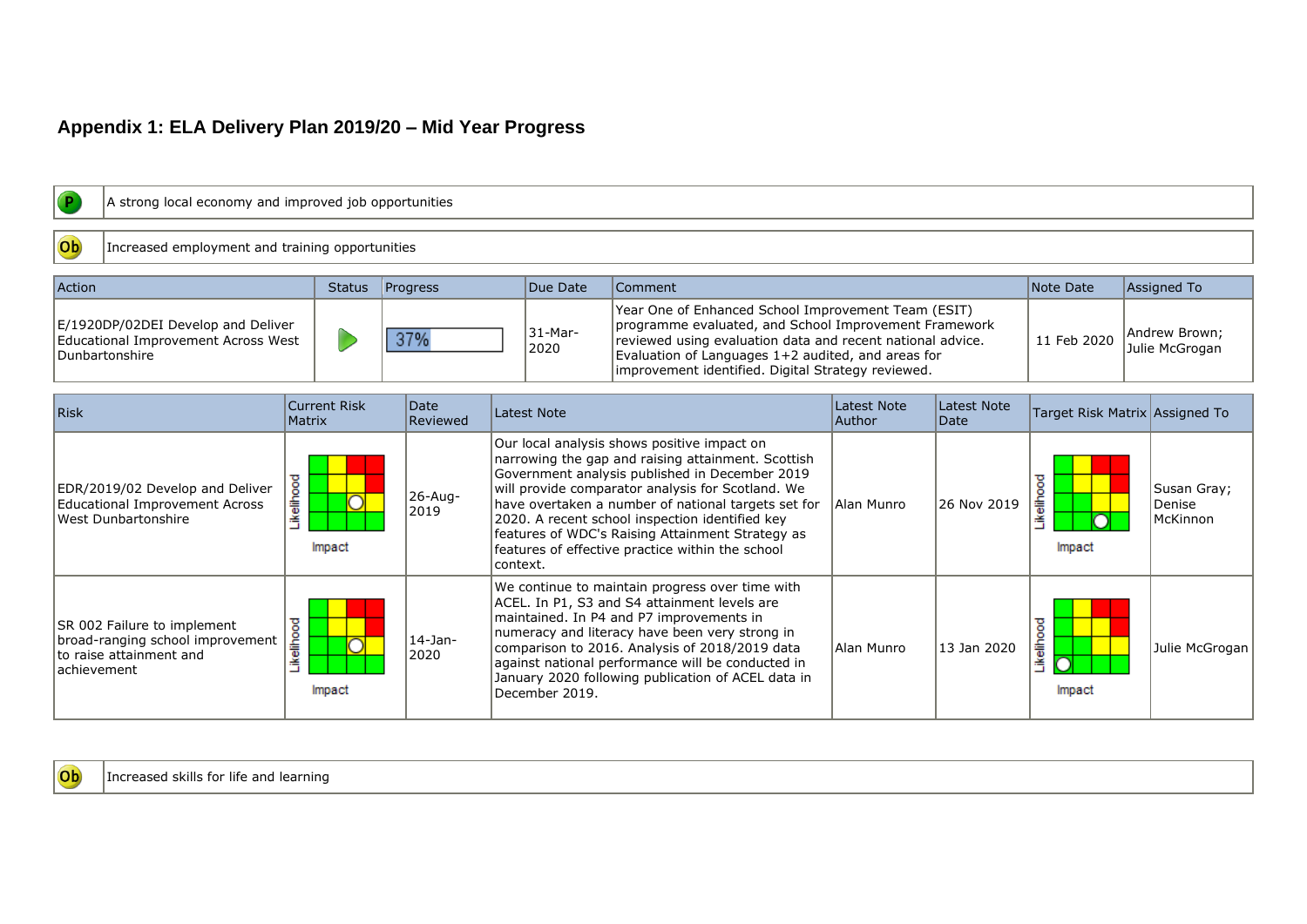| Performance                                                                                              | 2017/18   | 2018/19   |           |                       |                         |                         |                                                                                                                                                                                                                                                                                                                                                                                                                                 | 2019/20 | Assigned        |
|----------------------------------------------------------------------------------------------------------|-----------|-----------|-----------|-----------------------|-------------------------|-------------------------|---------------------------------------------------------------------------------------------------------------------------------------------------------------------------------------------------------------------------------------------------------------------------------------------------------------------------------------------------------------------------------------------------------------------------------|---------|-----------------|
| Indicator                                                                                                | Value     | Value     | Target    | <b>Status</b>         | Long Trend              | <b>Short Trend</b>      | Note                                                                                                                                                                                                                                                                                                                                                                                                                            | Target  | To              |
| ED/RAA/001<br>Percentage of<br>educational<br>establishments<br>receiving positive<br>inspection reports | 100%      | 100%      | 100%      | $\blacklozenge$       | $\mathcal{L}$           | m.                      | Maintenance of 100% positive inspections,<br>with Kilpatrick and Vale of Leven Academy<br>receiving positive findings.                                                                                                                                                                                                                                                                                                          | 100%    | Laura<br>Mason  |
| SCHN01 Cost per<br>primary school<br>$ $ pupil $E$                                                       | £5,581.12 | £6,061.65 | £6,061.65 | $\boldsymbol{\omega}$ | $\overline{\mathbb{U}}$ | $\overline{\mathbb{L}}$ | The cost per primary school pupil has<br>increased from £5,581 in 2017/18 to £6,062<br>in 2018/19, we remain above the Scotland<br>figure of £5,250. There is significant work in<br>the schools estates programme to improve<br>the quality of educational provision. These<br>improvements should also bring cost benefits.<br>No target has been set for this measure.                                                       |         | Laura<br>Mason  |
| SCHN02 Cost per<br>secondary school<br>$ $ pupil £                                                       | £6,740.76 | £6,966.27 | £6,966.27 | $\bullet$             | $\overline{\mathbb{L}}$ | $\overline{\mathbb{L}}$ | 2019/20 data will not be available until<br>February 2021. Between 2017/18 and<br>2018/19, Cost per secondary school pupil has<br>increased by £226 to £6,966. This is £219<br>less than the Scottish average of £7,185.<br>Targets have not been set for this figure.                                                                                                                                                          |         | Laura<br>Mason  |
| SCHN03 Cost per<br>pre-school place £                                                                    | £4,814.29 | £6,116.83 | £6,116.83 | $\bullet$             | J,                      | $\overline{\mathbf{u}}$ | 2019/20 data will not be available until<br>February 2021. Between 2017/18 and<br>2018/19, Cost per pre-school place has<br>increased by £1,303 to £6,117. This is £1,047<br>more than the Scottish average of £5,070.<br>Our figures include interventions and<br>activities relating to children aged 0-3, as well<br>as 4-5 year olds, hence our higher than<br>average costs. Targets have not been set for<br>this figure. |         | Laura<br>Mason  |
| SCHN04 % of<br>  pupils gaining $5 +$ 57%<br>awards at level 5                                           |           | 56%       | 56%       |                       | $\overline{\mathbb{L}}$ | $\overline{\mathbf{u}}$ | 2019/20 data will not be available until<br>February 2021. Between 2017/18 and<br>$\left  \frac{2018}{19} \right $ , % of pupils gaining 5 + awards at<br>level 5 has reduced by 1 percentage point to<br>56%. This is 7 percentage points less than<br>the Scottish average of 63%. Targets have<br>not been set for this figure.                                                                                              |         | Andrew<br>Brown |
| SCHN05 % of<br>pupils gaining 5+<br>awards at level 6                                                    | 29%       | 29%       | 29%       |                       | $\overline{\mathbf{u}}$ | m.                      | 2019/20 data will not be available until<br>February 2021. Between 2017/18 and<br>$2018/19$ , % of pupils gaining 5 + awards at                                                                                                                                                                                                                                                                                                 |         | Andrew<br>Brown |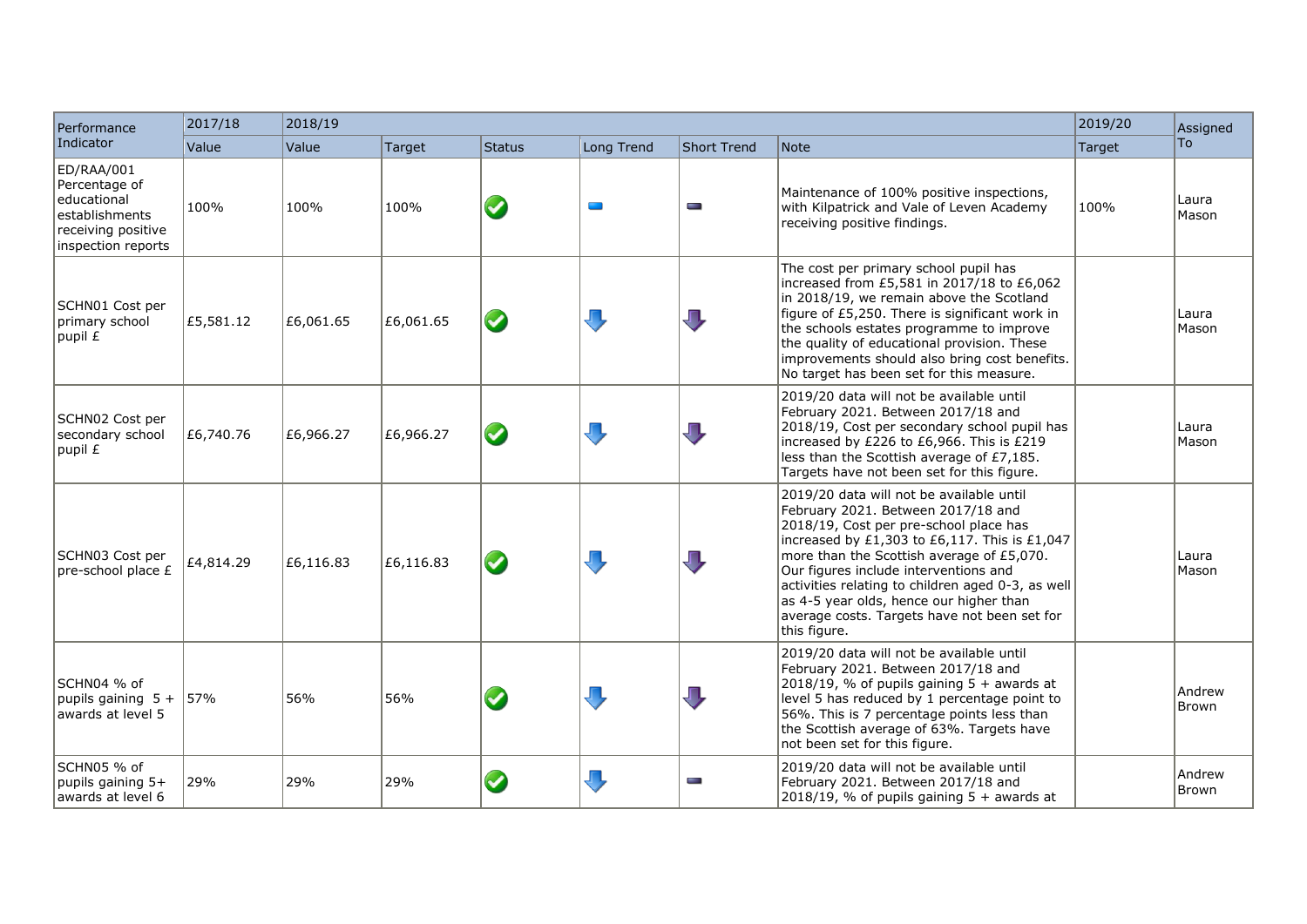| Performance                                                                                | 2017/18 | 2018/19 |        |                 |             |                         |                                                                                                                                                                                                                                                                                                                           |        | Assigned               |
|--------------------------------------------------------------------------------------------|---------|---------|--------|-----------------|-------------|-------------------------|---------------------------------------------------------------------------------------------------------------------------------------------------------------------------------------------------------------------------------------------------------------------------------------------------------------------------|--------|------------------------|
| Indicator                                                                                  | Value   | Value   | Target | <b>Status</b>   | Long Trend  | <b>Short Trend</b>      | Note                                                                                                                                                                                                                                                                                                                      | Target | To                     |
|                                                                                            |         |         |        |                 |             |                         | level 6 has remained at the same level of<br>29%. This is 6 percentage points less than<br>the Scottish average of 35%. Targets have<br>not been set for this figure.                                                                                                                                                     |        |                        |
| SCHN06 % pupils<br>in 20% most<br>deprived areas<br>getting 5+ awards<br>at level 5        | 48%     | 44%     | 44%    | $\blacklozenge$ |             | 几                       | 2019/20 data will not be available until<br>February 2021. Between 2017/18 and<br>2018/19, % pupils in 20% most deprived<br>areas getting 5+ awards at level 5 has<br>reduced by 4 percentage points to 44%. This<br>is the same level as the Scottish average.<br>Targets have not been set for this figure.             |        | Andrew<br><b>Brown</b> |
| SCHN07 % pupils<br>lin 20% most<br>deprived areas<br>getting 5+ awards<br>lat Ievel 6      | 20%     | 18%     | 18%    | $\bm{\omega}$   |             | $\overline{\mathbb{L}}$ | 2019/20 data will not be available until<br>February 2021. Between 2017/18 and<br>2018/19, % pupils in 20% most deprived<br>areas getting 5+ awards at level 6 has<br>reduced by 2 percentage points to 18%. This<br>is the same level as the Scottish average.<br>Targets have not been set for this figure.             |        | Andrew<br><b>Brown</b> |
| SCHN10 % of<br>Adults Satisfied<br>with local schools                                      | 88%     | 88.77%  | 88.77% | $\bm{\omega}$   |             | 1F                      | 2019/20 data will not be available until<br>February 2021. Between 2017/18 and<br>2018/19, % of Adults Satisfied with local<br>schools has increased by 0.77 percentage<br>points to 88.77%. This is 16.9 percentage<br>points more than the Scottish average of<br>71.83%. Targets have not been set for this<br>figure. |        | Andrew<br>Brown        |
| SCHN11<br>Percentage of<br>school leavers in<br>positive and<br>sustained<br>ldestinations | 94.2%   | N/A     | 92.3%  | $\boxed{2}$     | $\boxed{?}$ | $\boxed{?}$             | This data has not yet been supplied by the<br>Improvement Service. We have been advised<br>it should be available February/March 2020.                                                                                                                                                                                    |        | Susie<br>Byrne         |
| SCHN12a Overall<br>Average Total<br>Tariff                                                 | 808.32  | 785.32  | 785.32 | $\bm{\omega}$   |             | $\overline{\mathbb{U}}$ | 2019/20 data will not be available until<br>February 2021. Between 2017/18 and<br>2018/19, Overall Average Total Tariff has<br>reduced by 23 to 785. This is 107 below the<br>Scottish average of 892. Targets have not<br>been set for this figure.                                                                      |        | Andrew<br>Brown        |
| SCHN12b Average                                                                            | 669     | 613     | 710    |                 | Л,          | $\overline{\mathbb{L}}$ | 2019/20 data will not be available until                                                                                                                                                                                                                                                                                  |        | Andrew                 |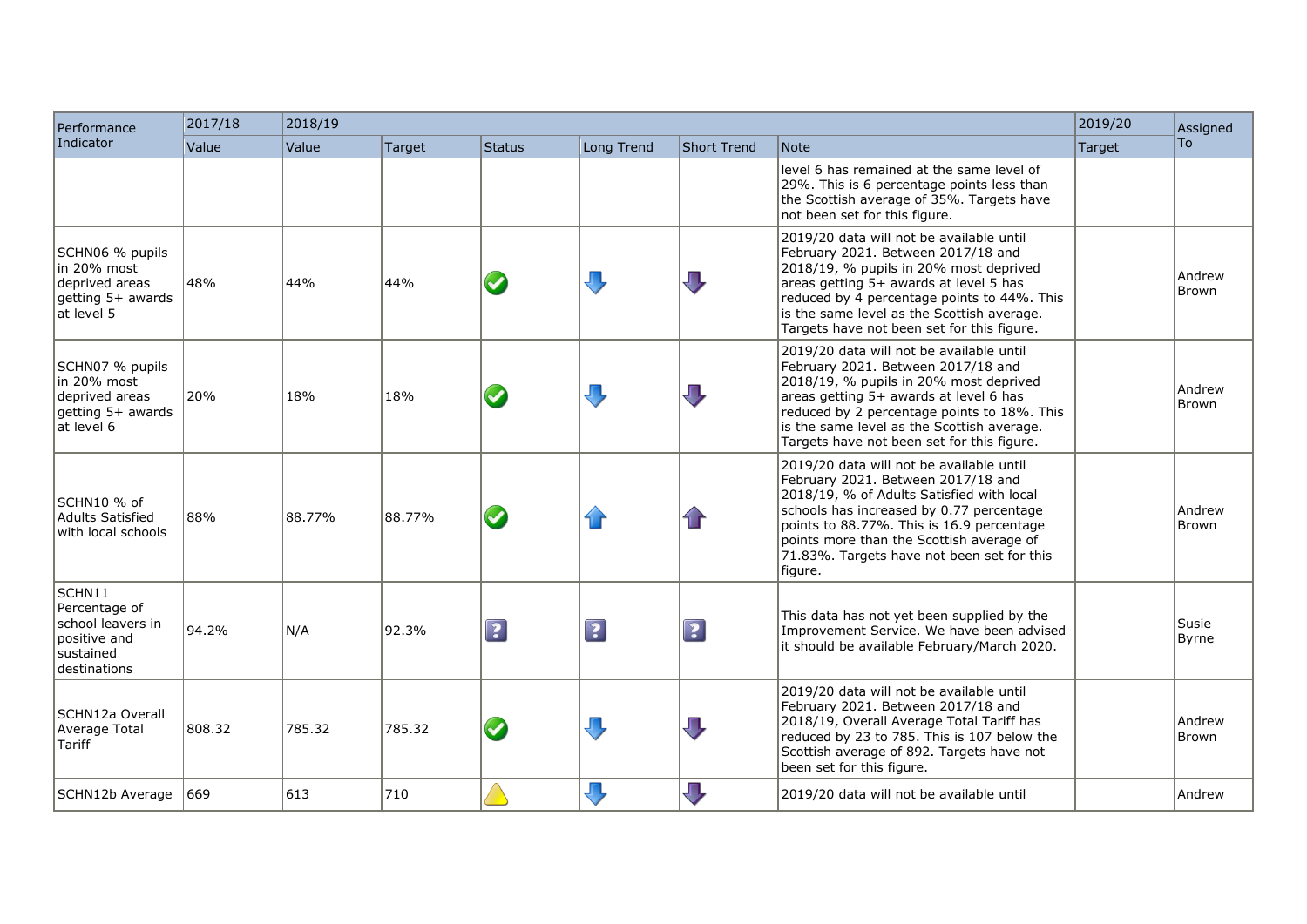| Performance                                                                                        | 2017/18 | 2018/19 |               |                         |                         |                         |                                                                                                                                                                                                                                                                          | 2019/20 | Assigned          |
|----------------------------------------------------------------------------------------------------|---------|---------|---------------|-------------------------|-------------------------|-------------------------|--------------------------------------------------------------------------------------------------------------------------------------------------------------------------------------------------------------------------------------------------------------------------|---------|-------------------|
| Indicator                                                                                          | Value   | Value   | <b>Target</b> | <b>Status</b>           | Long Trend              | Short Trend             | Note                                                                                                                                                                                                                                                                     | Target  | To                |
| tariff score SIMD<br>auintile 1                                                                    |         |         |               |                         |                         |                         | February 2021. Between 2017/18 and<br>2018/19, Average tariff score SIMD quintile 1<br>has reduced by 56 to 613. This is 12 below<br>the Scottish average of 625. Targets have not<br>been set for this figure.                                                          |         | Brown             |
| SCHN12c Average<br>Itariff score SIMD<br>quintile 2                                                | 772     | 772     | 893           |                         | $\overline{\mathbb{L}}$ | e.                      | 2019/20 data will not be available until<br>February 2021. Between 2017/18 and<br>2018/19, Average tariff score SIMD quintile 2<br>has remained at the same value of 772. This<br>is 32 above the Scottish average of 740.<br>Targets have not been set for this figure. |         | Andrew<br>Brown   |
| SCHN12d Average<br>Itariff score SIMD<br>quintile 3                                                | 840     | 986     | 950           |                         | 11                      | $\bf{f}$                | 2019/20 data will not be available until<br>February 2021. Between 2017/18 and<br>2018/19, Average tariff score SIMD quintile 3<br>has increased by 146 to 986. This is 114<br>above the Scottish average of 872. Targets<br>have not been set for this figure.          |         | Andrew<br>Brown   |
| SCHN12e Average<br>tariff score SIMD<br>quintile 4                                                 | 1,119   | 1,017   | 1,054         |                         | $\overline{\mathbf{u}}$ | $\sqrt{2}$              | 2019/20 data will not be available until<br>February 2021. Between 2017/18 and<br>2018/19, Average tariff score SIMD quintile 4<br>has reduced by 102 to 1,017. This is 4 above<br>the Scottish average of 1,013. Targets have<br>not been set for this figure.          |         | Andrew<br>Brown   |
| SCHN12f Average<br>tariff score SIMD<br>quintile 5                                                 | 1,185   | 1,145   | 1,150         |                         | $\Box$                  | $\overline{\mathbb{J}}$ | 2019/20 data will not be available until<br>February 2021. Between 2017/18 and<br>2018/19, Average tariff score SIMD quintile 5<br>has reduced by 40 to 1,145. This is 48 below<br>the Scottish average of 1,193. Targets have<br>not been set for this figure.          |         | Andrew<br>Brown   |
| SCHN13a % of P1,<br>P4 and P7 pupils<br>combined<br>achieving expected<br>CFE Level in<br>Literacy | N/A     | N/A     | 0%            | $\overline{\mathbf{3}}$ | $\boxed{?}$             | $\boxed{?}$             | This data has not yet been supplied by the<br>Improvement Service. We have been advised<br>it should be available February/March 2020.                                                                                                                                   |         | Julie<br>McGrogan |
| SCHN19a School<br>Attendance Rates<br>(per 100 pupils)                                             | N/A     | 91.84%  | 91.84%        | $\blacklozenge$         | 1 F                     | $\boxed{?}$             | 2019/20 data will not be available until<br>February 2021. Between 2017/18 and<br>2018/19, School Attendance Rates (per 100<br>pupils) has improved by 0.04 91.84. This is                                                                                               |         | Claire<br>Cusick  |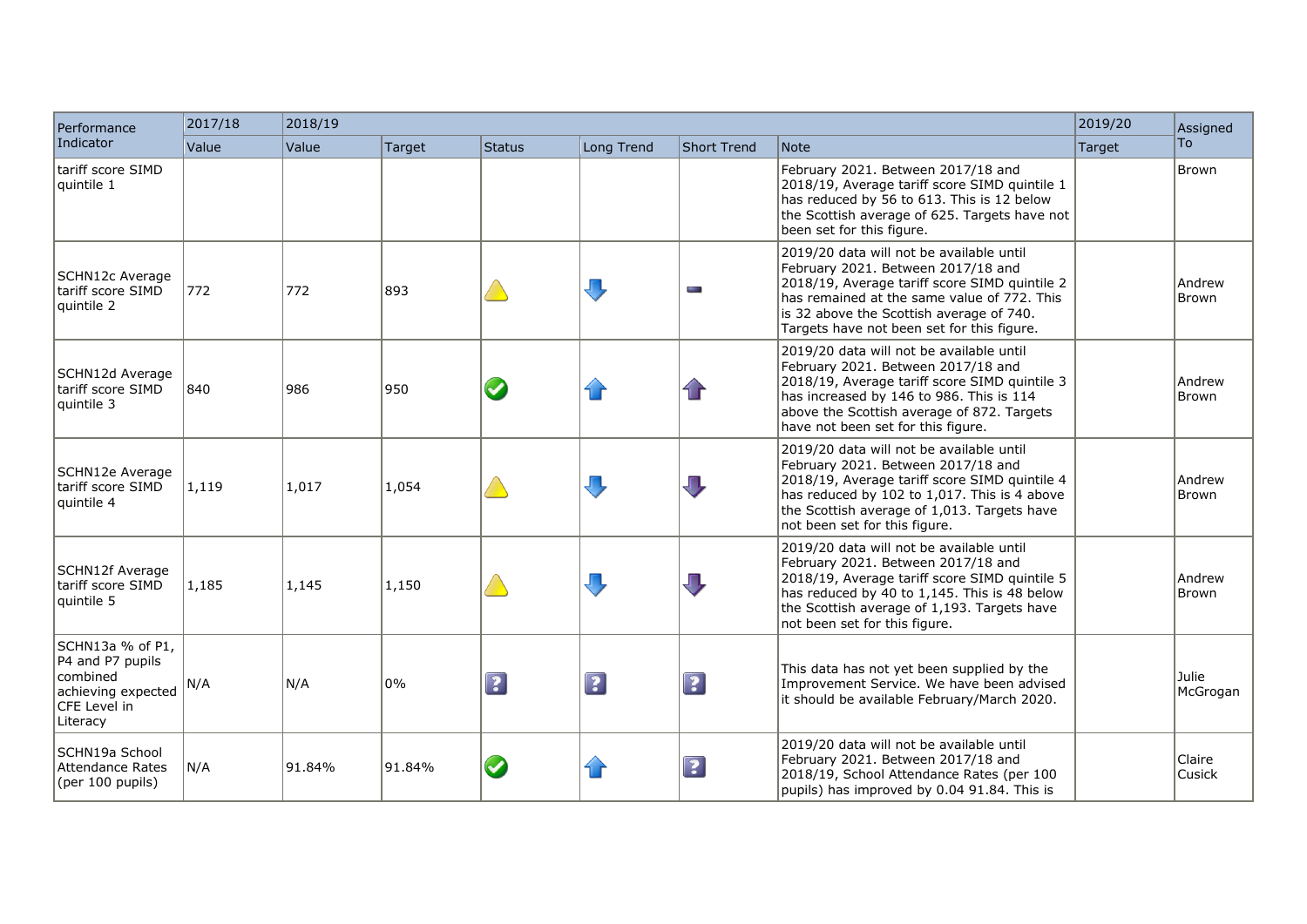| Performance                                                                                                     | 2017/18 | 2018/19 |          |             |             |                    |                                                                                                                                                                                                                                                                                     | 2019/20 | Assigned                |
|-----------------------------------------------------------------------------------------------------------------|---------|---------|----------|-------------|-------------|--------------------|-------------------------------------------------------------------------------------------------------------------------------------------------------------------------------------------------------------------------------------------------------------------------------------|---------|-------------------------|
| Indicator                                                                                                       | Value   | Value   | Target   | Status      | Long Trend  | <b>Short Trend</b> | Note                                                                                                                                                                                                                                                                                | Target  | To                      |
|                                                                                                                 |         |         |          |             |             |                    | 1.11 below the Scottish average of 92.95.<br>Targets have not been set for this figure.                                                                                                                                                                                             |         |                         |
| SCHN19b School<br>Attendance Rates<br>for Looked After<br>Children (per 100<br>Looked After<br>Children)        | N/A     | N/A     | 0%       | $\boxed{?}$ | $\boxed{?}$ | $\boxed{?}$        | This data has not yet been supplied by the<br>Improvement Service. We have been advised<br>lit should be available February/March 2020.                                                                                                                                             |         | Claire<br><b>Cusick</b> |
| SCHN20a School<br>Exclusion Rates<br>(per 1000 pupils)                                                          | N/A     | N/A     | $\Omega$ | $\boxed{?}$ | $\boxed{2}$ | $\boxed{2}$        | This data has not yet been supplied by the<br>Improvement Service. We have been advised<br>it should be available February/March 2020.                                                                                                                                              |         | Claire<br> Cusick       |
| SCHN20b School<br><b>Exclusion Rates for</b><br>Looked After<br>Children (per 1000<br>looked after<br>children) | N/A     | N/A     | 0        | $\boxed{?}$ | $\boxed{?}$ | $\boxed{2}$        | This data has not yet been supplied by the<br>Improvement Service. We have been advised<br>lit should be available February/March 2020.                                                                                                                                             |         | Claire<br><b>Cusick</b> |
| SCHN21<br>Participation Rate<br>for 16-19 year olds<br>(per 100)                                                | 90.1%   | 90.27%  | 90.27%   |             | <b>Trip</b> |                    | 2019/20 data will not be available until<br>February 2021. Between 2017/18 and<br>2018/19, Participation Rate for 16-19 year<br>olds (per 100) has improved by 0.17 to<br>90.27. This is 1.29 below the Scottish<br>average of 91.56. Targets have not been set<br>for this figure. |         | Susie<br>Byrne          |

| <b>Action</b>                                               | <b>Status</b> | <b>Progress</b> | Due Date | <b>Comment</b>                                                                                                                                                                                                                                                                                                                                                                                            | Note Date   | Assigned To                     |
|-------------------------------------------------------------|---------------|-----------------|----------|-----------------------------------------------------------------------------------------------------------------------------------------------------------------------------------------------------------------------------------------------------------------------------------------------------------------------------------------------------------------------------------------------------------|-------------|---------------------------------|
| E/1920DP/01RAA Deliver the Raising<br>Attainment Agenda     |               | 75%             |          | Strategic Framework produced, and evaluation of thematic<br>30-Jun-2020 review process conducted, with findings reported to Educational 30-Jun-2020 Services committee and Scottish Government. Publication and<br>analysis of `Achieved a Level' data for each school and for the LA                                                                                                                     | 11 Feb 2020 | Andrew Brown;<br>Julie McGrogan |
| E/1920DP/03NAG Narrow the Poverty<br>Related Attainment Gap |               | 67%             |          | Improvement strategy produced for the next phase of<br>improvement work to narrow the gap. The quality and<br>consistency of use of data in literacy and numeracy monitored to<br>30-Jun-2020 inform teacher judgement. National guidance on CfE reviewed<br>and provision evaluated. Key holiday programmes developed to<br>support the HWB of children and young people most at risk of<br>missing out. | 11 Feb 2020 | Julie McGrogan                  |
| E/1920DP/04DYW Deliver the Scotland's                       |               | 39%             |          | 30-Jun-2020 Procedures in place to maximise community benefits from                                                                                                                                                                                                                                                                                                                                       | 11 Feb 2020 | Andrew Brown                    |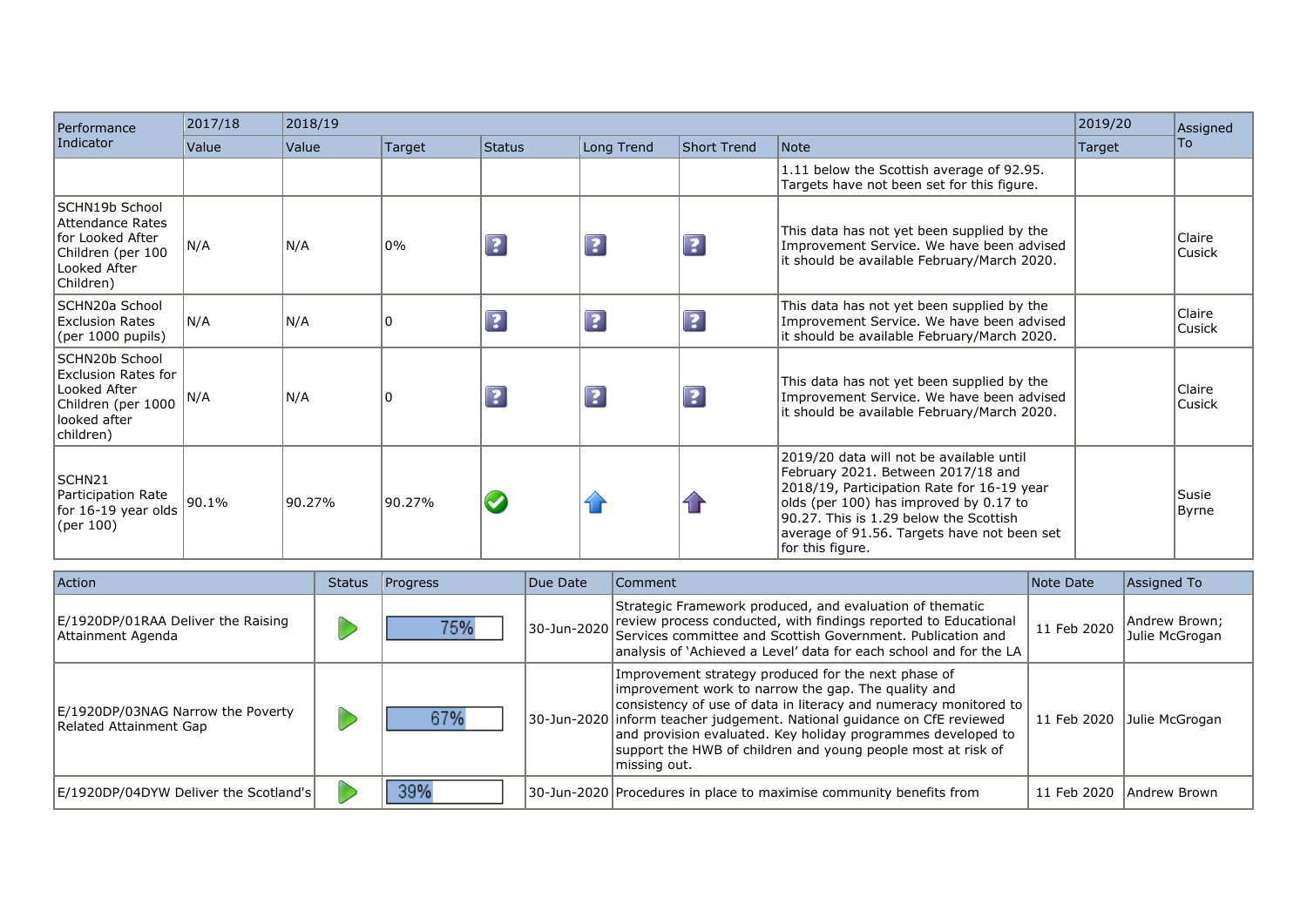| <b>Action</b>             | Status | Progress | Due Date | Comment                                                                                                                                                                                                                                                                                                                                                  | Note Date | Assigned To |
|---------------------------|--------|----------|----------|----------------------------------------------------------------------------------------------------------------------------------------------------------------------------------------------------------------------------------------------------------------------------------------------------------------------------------------------------------|-----------|-------------|
| Young Workforce Programme |        |          |          | council procurement exercises. Close partnership working to<br>ensure good communication with stakeholders involved in post<br>16 work. Digital technology deployed to improve processes<br>around young people applying to and attending partner<br>providers. Partnership formed with Dumbarton Camber of<br>Commerce to increase employer engagement. |           |             |

| Risk                                                        | <b>Current Risk</b><br>Matrix | Date<br>Reviewed | Latest Note                                                                                                                                                                                                                                                              | Latest Note<br>Author | Latest Note<br> Date | Target Risk Matrix Assigned To |                             |
|-------------------------------------------------------------|-------------------------------|------------------|--------------------------------------------------------------------------------------------------------------------------------------------------------------------------------------------------------------------------------------------------------------------------|-----------------------|----------------------|--------------------------------|-----------------------------|
| EDR/2019/01 Deliver the Raising<br>Attainment Agenda        | ikelihood<br>Impact           | 26-Nov-<br>2019  | Our local analysis shows positive impact on<br>narrowing the gap and raising attainment. Scottish<br>Government analysis published in December 2019<br>will provide comparator analysis for Scotland. We<br>have overtaken a number of national targets set for<br>2020. | Alan Munro            | 26 Nov 2019          | <u>eiho</u><br>Impact          | Julie McGrogan              |
| EDR/2019/03 Narrow the Poverty<br>Related Attainment Gap    | ikelihood<br>Impact           | 31-Jan-<br>2020  | Continual focus on details of attainment of<br>individuals and cohorts at school and authority level<br>ensures appropriate interventions are in place to<br>narrow the poverty related gap.                                                                             | <b>Claire Cusick</b>  | 31 Jan 2020          | $rac{5}{6}$<br>Impact          | Claire Cusick               |
| EDR/2019/04 Deliver Scotland's<br>Young Workforce Programme | Likelihood<br>Impact          | 23-Sep-<br>2019  | Partnership project 'Building Bridges' with<br>Dumbarton Chamber of Commerce coordinating and<br>delivering links between schools and local<br>businesses. Review of Senior Phase model proposed<br>to be undertaken during 2020.                                        | Alan Munro            | 11 Feb 2020          | elihood<br>Impact              | David Byars;<br>Susie Byrne |

Supported individuals, families and carers living independently and with dignity

## Ob Enhanced life chances

 $\bullet$ 

| <b>Performance</b>                                              | 2017/18             | 2018/19             |        |               |            |                    | 2019/20                                                                                                                      | Assigned |                    |
|-----------------------------------------------------------------|---------------------|---------------------|--------|---------------|------------|--------------------|------------------------------------------------------------------------------------------------------------------------------|----------|--------------------|
| Indicator                                                       | <i><b>Value</b></i> | <i><b>Value</b></i> | Target | <b>Status</b> | Long Trend | <b>Short Trend</b> | <i>Note</i>                                                                                                                  | Target   | ∣To                |
| ISCHN18 % of<br>funded Early Years 78.13%<br>Provision which is |                     | <sup>1</sup> 77.42% | 77.42% | <b>V</b>      |            |                    | 2019/20 data will not be available until<br>February 2021. Between 2017/18 and<br>2018/19, % of funded Early Years Provision |          | Kathy<br> Morrison |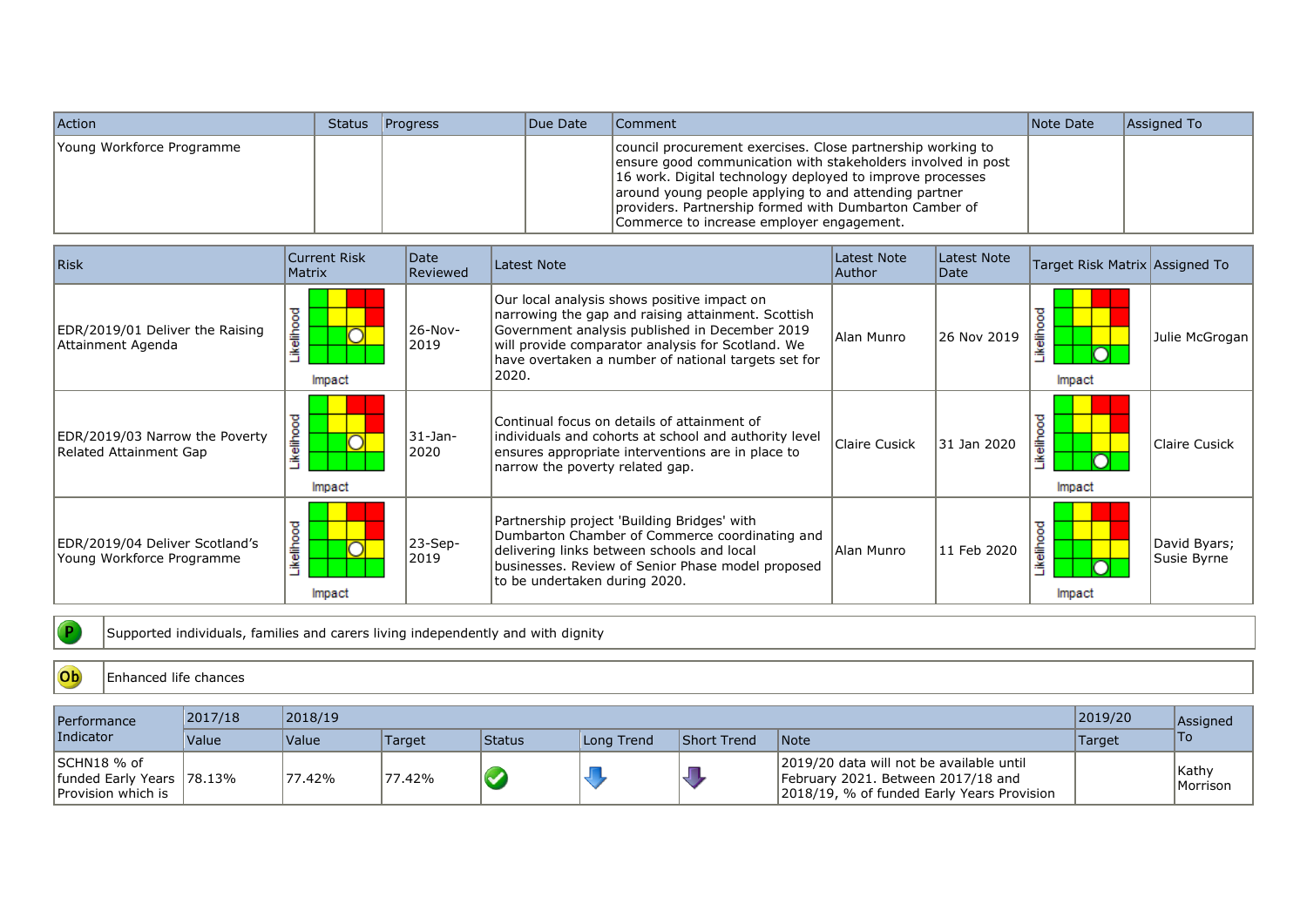| Performance                      | 2017/18 | 2018/19      |        |        |            |             |                                                                                                                                                                                                                                                                                                                                                                        |        |      |  |  |
|----------------------------------|---------|--------------|--------|--------|------------|-------------|------------------------------------------------------------------------------------------------------------------------------------------------------------------------------------------------------------------------------------------------------------------------------------------------------------------------------------------------------------------------|--------|------|--|--|
| Indicator                        | Value   | <b>Value</b> | Target | Status | Long Trend | Short Trend | <b>Note</b>                                                                                                                                                                                                                                                                                                                                                            | Target | lTo. |  |  |
| graded good or<br><b>Ibetter</b> |         |              |        |        |            |             | which is graded good or better has reduced<br>by 0.71 percentage points to $77.4\%$ . This is<br>13.2 percentage points below the Scottish<br>average of 90.6%. Targets have not been set<br>for this figure. Intensive support is being<br>given to ELC with grades that are not good or<br>better; to ensure that they meet the National<br>Standard by August 2020. |        |      |  |  |

| Action                                                         | <b>Status</b> | <b>Progress</b> | Due Date | Comment                                                                                                                                                                                                                                                                                   | Note Date                 | Assigned To |
|----------------------------------------------------------------|---------------|-----------------|----------|-------------------------------------------------------------------------------------------------------------------------------------------------------------------------------------------------------------------------------------------------------------------------------------------|---------------------------|-------------|
| E/1920DP/05GIR Develop, Review and<br>Improve GIRFEC Processes |               | 83%             |          | Staff trained in a number of key areas, such as lifting and<br>handling, anaphylaxis, diabetes and asthma in partnership with<br>30-Jun-2020   the NHS. Systems for recording attendance, exclusion and<br>violent incidents have been established and monitoring<br>I processes started. | 11 Feb 2020 Claire Cusick |             |

| Risk                                                        | Current Risk<br>Matrix | <i><b>Date</b></i><br>Reviewed | Latest Note                                                                                                                                                                                                      | Latest Note<br> Author | Latest Note<br>Date | Target Risk Matrix Assigned To |               |
|-------------------------------------------------------------|------------------------|--------------------------------|------------------------------------------------------------------------------------------------------------------------------------------------------------------------------------------------------------------|------------------------|---------------------|--------------------------------|---------------|
| EDR/2019/05 Develop, Review and<br>Improve GIRFEC Processes | Impact                 | 31-Jan-<br>2020                | Continual reflection of national guidance and<br>updating of our policies and procedures is ensuring<br>we are getting it right for our children and young<br>people and giving staff clear consistent guidance. | Claire Cusick          | 31 Jan 2020         | 章<br>Impact                    | Claire Cusick |

| Ob<br>Improved wellbeing                                                       |        |                 |                  |                                                                                                                                                                           |                           |             |  |  |  |  |  |  |  |
|--------------------------------------------------------------------------------|--------|-----------------|------------------|---------------------------------------------------------------------------------------------------------------------------------------------------------------------------|---------------------------|-------------|--|--|--|--|--|--|--|
| <b>Action</b>                                                                  | Status | <b>Progress</b> | <b>IDue Date</b> | Comment                                                                                                                                                                   | Note Date                 | Assigned To |  |  |  |  |  |  |  |
| E/1920DP/06HWB Deliver Improvement  <br>in Young People's Health and Wellbeing |        | 35%             |                  | Implementation plan produced to deliver recommendations in<br>30-Jun-2020 the National PSHE Review Use of NHS Substance Misuse toolkit<br>implemented across all schools. | 11 Feb 2020 Claire Cusick |             |  |  |  |  |  |  |  |
| E/1920DP/07PES Development of<br>Parental Engagement Strategy                  |        | 20%             |                  | 30-Jun-2020 Parental Involvement and Engagement survey undertaken on<br>30-Jun-2020 behalf of Scottish Government.                                                        | 11 Feb 2020 Claire Cusick |             |  |  |  |  |  |  |  |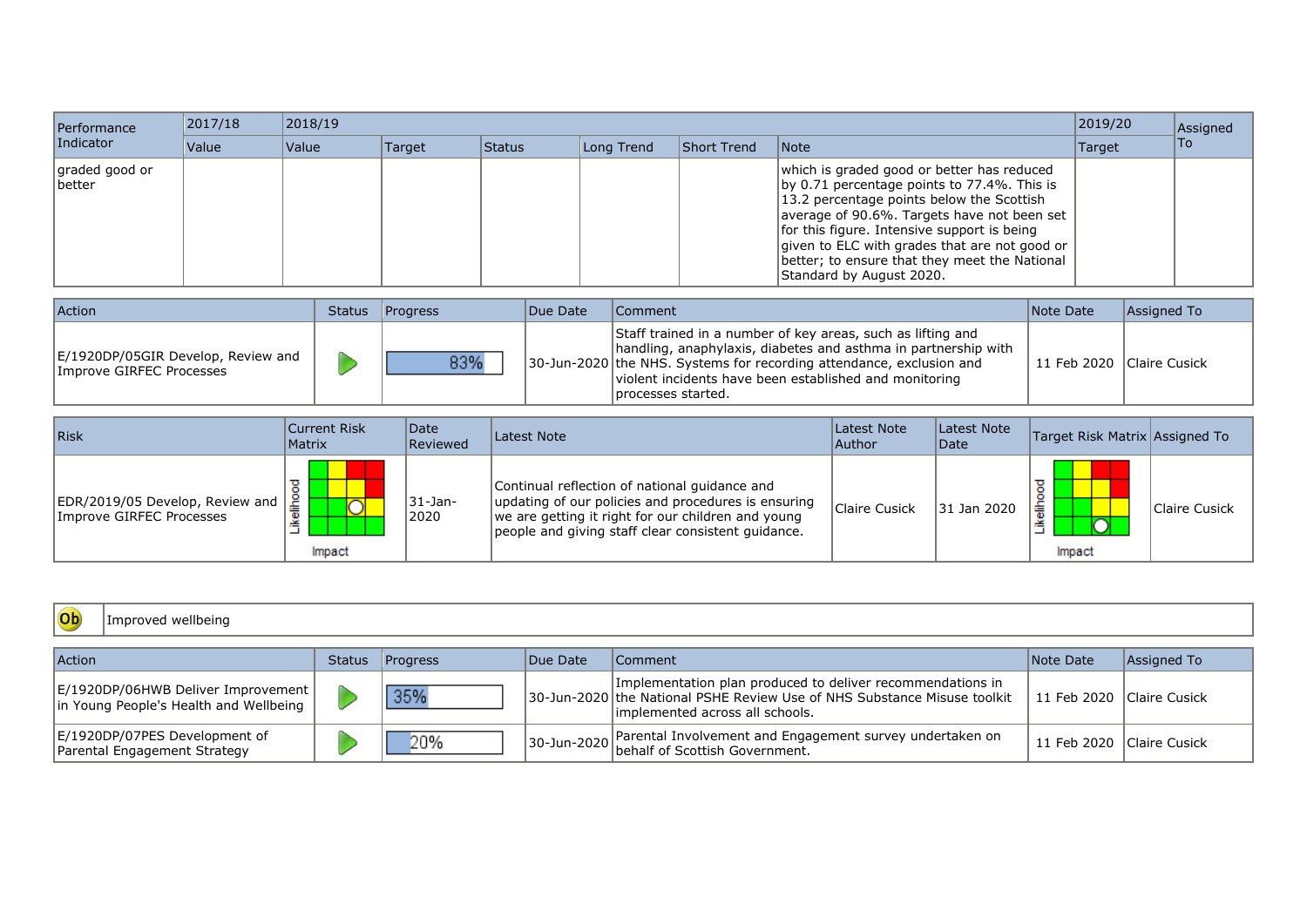| Risk                                                                         | Current Risk<br>Matrix | Date<br>Reviewed    | Latest Note                                                                                                                                     | Latest Note<br> Author | Latest Note<br> Date | Target Risk Matrix Assigned To |               |
|------------------------------------------------------------------------------|------------------------|---------------------|-------------------------------------------------------------------------------------------------------------------------------------------------|------------------------|----------------------|--------------------------------|---------------|
| EDR/2019/06 Deliver Improvement<br>in Young People's Health and<br>Wellbeing | ikelihood<br>Impact    | $31 - Jan-$<br>2020 | Continued focus on all school improvement visits and<br>plans ensures appropriate targeted interventions for Claire Cusick<br>young people.     |                        | 31 Jan 2020          | ᠊ᠣ<br>흫<br>≚<br>Impact         | Claire Cusick |
| EDR/2019/07 Implement the<br>Parental Engagement Strategy                    | ikelihood<br>Impact    | 31-Jan-<br>2020     | Our policies and procedures, school improvement<br>processes and school planning practices ensures<br>effective implementation of the strategy. | Claire Cusick          | 31 Jan 2020          | ᠊ᡓ<br>틂<br>Impact              | Susan Gray    |

 $\overline{P}$ 

 $\overline{P}$ 

Meaningful engagement with active, empowered and informed citizens who feel safe and engaged

| $ $ Ob<br>Strong and active communities                            |  |                 |                 |                                                                                                |           |                            |  |  |  |  |  |  |
|--------------------------------------------------------------------|--|-----------------|-----------------|------------------------------------------------------------------------------------------------|-----------|----------------------------|--|--|--|--|--|--|
| <b>Action</b>                                                      |  | Status Progress | Due Date        | Comment                                                                                        | Note Date | Assigned To                |  |  |  |  |  |  |
| E/1920DP/08ATS Develop and Promote<br>Approaches to Sustainability |  | 55%             | 31-Mar-<br>2020 | Pupil led 'Upstream Battle' conference held. Learning for<br>Sustainability Strategy produced. |           | 11 Feb 2020 Julie McGrogan |  |  |  |  |  |  |

| Risk                                                                                    | <b>Current Risk</b><br>Matrix | <i><b>Date</b></i><br>Reviewed | Latest Note                                                                                                                                                                                                                                                                                                                | Latest Note<br>Author | Latest Note<br>Date | Target Risk Matrix Assigned To |            |
|-----------------------------------------------------------------------------------------|-------------------------------|--------------------------------|----------------------------------------------------------------------------------------------------------------------------------------------------------------------------------------------------------------------------------------------------------------------------------------------------------------------------|-----------------------|---------------------|--------------------------------|------------|
| EDR/2019/08 Develop and Promote $\frac{2}{\frac{2}{3}}$<br>Approaches to Sustainability | $\bar{}$<br>Impact            | $ 02-Sep-$<br>2019             | Outdoor learning and an Early Years & Primary<br>Inspection has identified outdoor learning as an<br>exemplar of best practice. A learning for<br>sustainability working group is working with<br>Education Scotland, Keep Scotland Beautiful to<br>further promote awareness to children, young<br>Iparents and families. | Alan Munro            | 26 Nov 2019         | 主<br>Impact                    | Susan Gray |

Open, accountable and accessible local government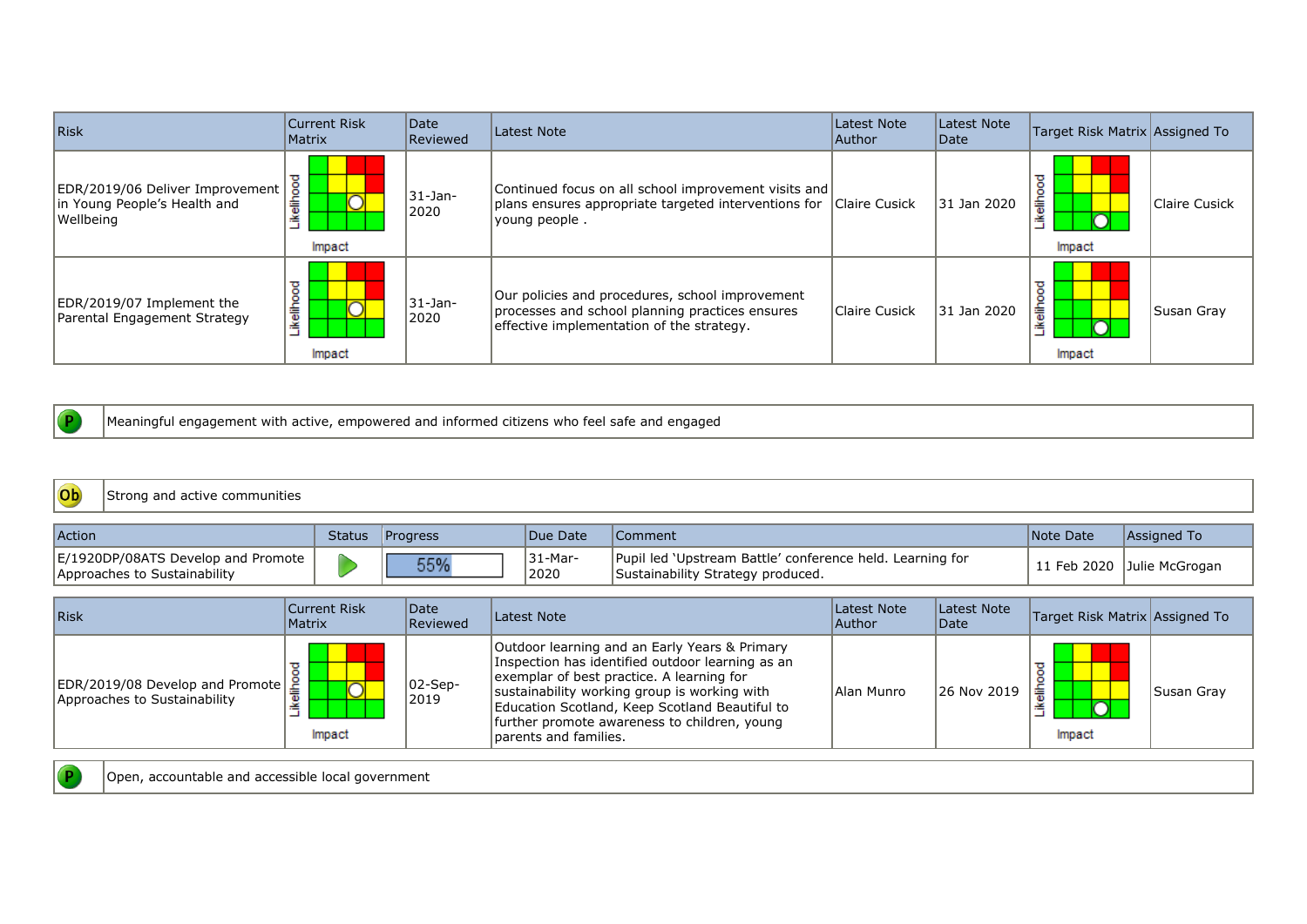## Equity of access for all residents

| <b>Action</b>                                                          | <b>Status</b> | Progress | Due Date        | Comment                                                                                                                                                                   | Note Date                 | Assigned To |
|------------------------------------------------------------------------|---------------|----------|-----------------|---------------------------------------------------------------------------------------------------------------------------------------------------------------------------|---------------------------|-------------|
| E/1920DP/09EAO Ensure Equitable<br>Access To Educational Opportunities |               | 34%      |                 | 30-Jun-2020 Processes improved for tracking and monitoring attainment of 30-Jun-2020 Care Experienced children and young people.                                          | 11 Feb 2020 Claire Cusick |             |
| E/1920DP/10API Analysis and<br>Publication of Performance Information  |               | 58%      | 31-Mar-<br>2020 | Analysis of establishment SQRs completed. Establishment of SAC<br>networks to share practice, evaluate project impact and develop   11 Feb 2020   Andrew Brown<br>policy. |                           |             |

| Risk                                                                  | <b>Current Risk</b><br>Matrix | Date<br>Reviewed   | Latest Note                                                                                                                                                                                                       | Latest Note<br> Author | Latest Note<br> Date | Target Risk Matrix Assigned To |               |
|-----------------------------------------------------------------------|-------------------------------|--------------------|-------------------------------------------------------------------------------------------------------------------------------------------------------------------------------------------------------------------|------------------------|----------------------|--------------------------------|---------------|
| EDR/2019/09 Ensure Equitable<br>Access to Educational Opportunities   | elhood<br>Impact              | 31-Jan-<br>2020    | Robust tracking and monitoring of progress of<br>individual learner journeys at school and in authority<br>quality processes ensures focus on equity for all.                                                     | Claire Cusick          | 31 Jan 2020          | 등<br>Impact                    | Claire Cusick |
| EDR/2019/10 Analysis and<br>Publication of Performance<br>Information | elihood<br>Impact             | $ 23-Sep-$<br>2019 | NIF Plan published. Data gathered for NIF report.<br>SQR completed for March Committee. Working with<br>Education Scotland on self-evaluation of family<br>learning and internal self-evaluation of Senior Phase. | Alan Munro             | 11 Feb 2020          | 흛<br>Impact                    | Andrew Brown  |

Efficient and effective frontline services that improve the everyday lives of residents

| Ob<br>A committed and skilled workforce                            |                        |                   |                                                                                                                                                                                                                        |                |                       |                      |           |                                |
|--------------------------------------------------------------------|------------------------|-------------------|------------------------------------------------------------------------------------------------------------------------------------------------------------------------------------------------------------------------|----------------|-----------------------|----------------------|-----------|--------------------------------|
| <b>Action</b>                                                      |                        | Status   Progress | Due Date                                                                                                                                                                                                               | <b>Comment</b> |                       |                      | Note Date | Assigned To                    |
| E/1920DP/14PDS Deliver Professional<br>Development for the Service |                        | 76%               | Programme of professional learning revised to reflect GTCS<br>30-Jun-2020 standards, rinciples and criteria of Professional Update applied to 11 Feb 2020 Claire Cusick<br>quality assure and revise PRD/PU processes. |                |                       |                      |           |                                |
| Risk                                                               | Current Risk<br>Matrix | Date<br>Reviewed  | Latest Note                                                                                                                                                                                                            |                | Latest Note<br>Author | Latest Note<br>IDate |           | Target Risk Matrix Assigned To |

Ob

 $\bullet$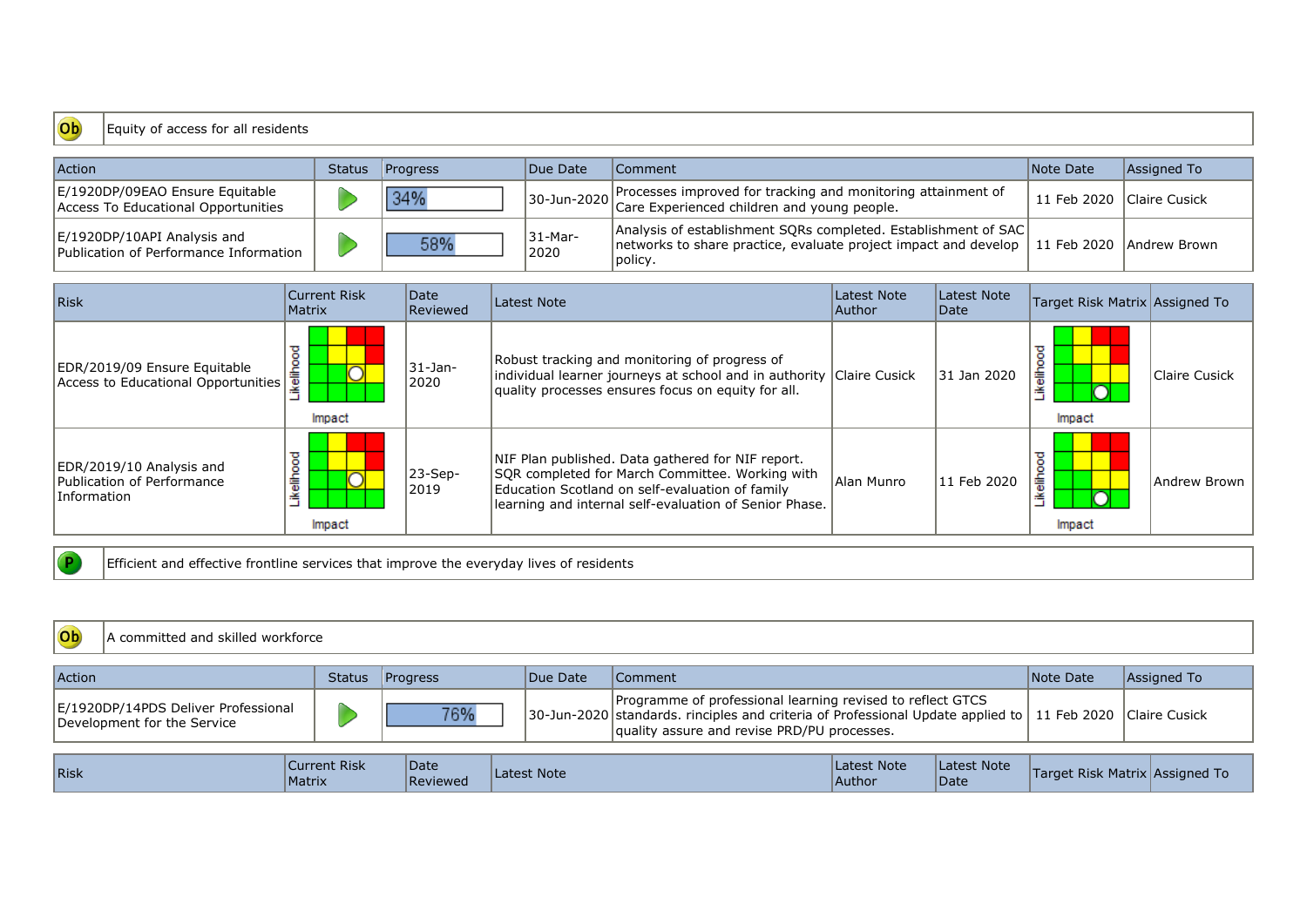| Risk                                                            | Current Risk<br>Matrix | <i><b>Date</b></i><br>Reviewed | Latest Note                                                                                                                                                    | Latest Note<br>Author | Latest Note<br><i><b>IDate</b></i> | Target Risk Matrix Assigned To |               |
|-----------------------------------------------------------------|------------------------|--------------------------------|----------------------------------------------------------------------------------------------------------------------------------------------------------------|-----------------------|------------------------------------|--------------------------------|---------------|
| EDR/2019/14 Deliver Professional<br>Development for the Service | 흛<br>≝<br>Impact       | 31-Jan-<br>2020                | Establishment of a Professional Development<br>calendar and quality processes has ensured planned<br>and appropriate delivery of development<br>opportunities. | Claire Cusick         | 31 Jan 2020                        | ≞<br>Impact                    | Claire Cusick |

Ob A continuously improving Council delivering best value

| <b>Action</b>                                                          | <b>Status</b> | Progress | Due Date              | <b>Comment</b>                                                                                                                                                                                      | Note Date   | Assigned To    |
|------------------------------------------------------------------------|---------------|----------|-----------------------|-----------------------------------------------------------------------------------------------------------------------------------------------------------------------------------------------------|-------------|----------------|
| E/1920DP/11EYS Deliver the Early<br>Years Strategy                     |               | 83%      | 31-Mar-<br>2020       | Funded providers have implemented ELC statutory guidance<br>duties under the Equality Act 2010. Learning in ELC is focused<br>on high quality, active learning through play indoors and<br>outdoors | 11 Feb 2020 | Kathy Morrison |
| E/1920DP/13SEI Deliver Service-Wide<br>Self-Evaluation and Improvement |               | 12%      |                       | $30$ -Jun-2020 Working with Education Scotland on national evaluation of                                                                                                                            | 11 Feb 2020 | Julie McGrogan |
| E/1920DP/15SMP Deliver Service<br>Modernisation Programme              |               | 35%      | $ 01 - Aug -$<br>2020 | Rollout of ParentPay to all establishments with uptake across<br>WDC at 61%. Processes identified in communications,<br>admissions and transportation for modernisation.                            | 11 Feb 2020 | Andrew Brown   |

| <b>Risk</b>                                                         | <b>Current Risk</b><br>Matrix | Date<br>Reviewed     | Latest Note                                                                                                          | Latest Note<br> Author | Latest Note<br>Date | Target Risk Matrix Assigned To |                |
|---------------------------------------------------------------------|-------------------------------|----------------------|----------------------------------------------------------------------------------------------------------------------|------------------------|---------------------|--------------------------------|----------------|
| EDR/2019/11 Deliver the Early<br>Years Strategy                     | ℧<br>۰<br>흛<br>≚<br>Impact    | 16-Jan-<br>2020      | This plan has been agreed with Education Services<br>Committee and is revised as necessary to mitigate<br>lany risk. | Allan Munro            | 16 Jan 2020         | 흛<br>≚<br>Impact               | Kathy Morrison |
| EDR/2019/13 Deliver Service-Wide<br>Self Evaluation and Improvement | ≖<br>ikeliho<br>Impact        | $ 04 - Apr-$<br>2019 | Analysis of establishments' SQR's and Improvement<br>Plans complete with revisions to formats proposed.              | Alan Munro             | 11 Feb 2020         | ikeliho<br>Impact              | Andrew Brown   |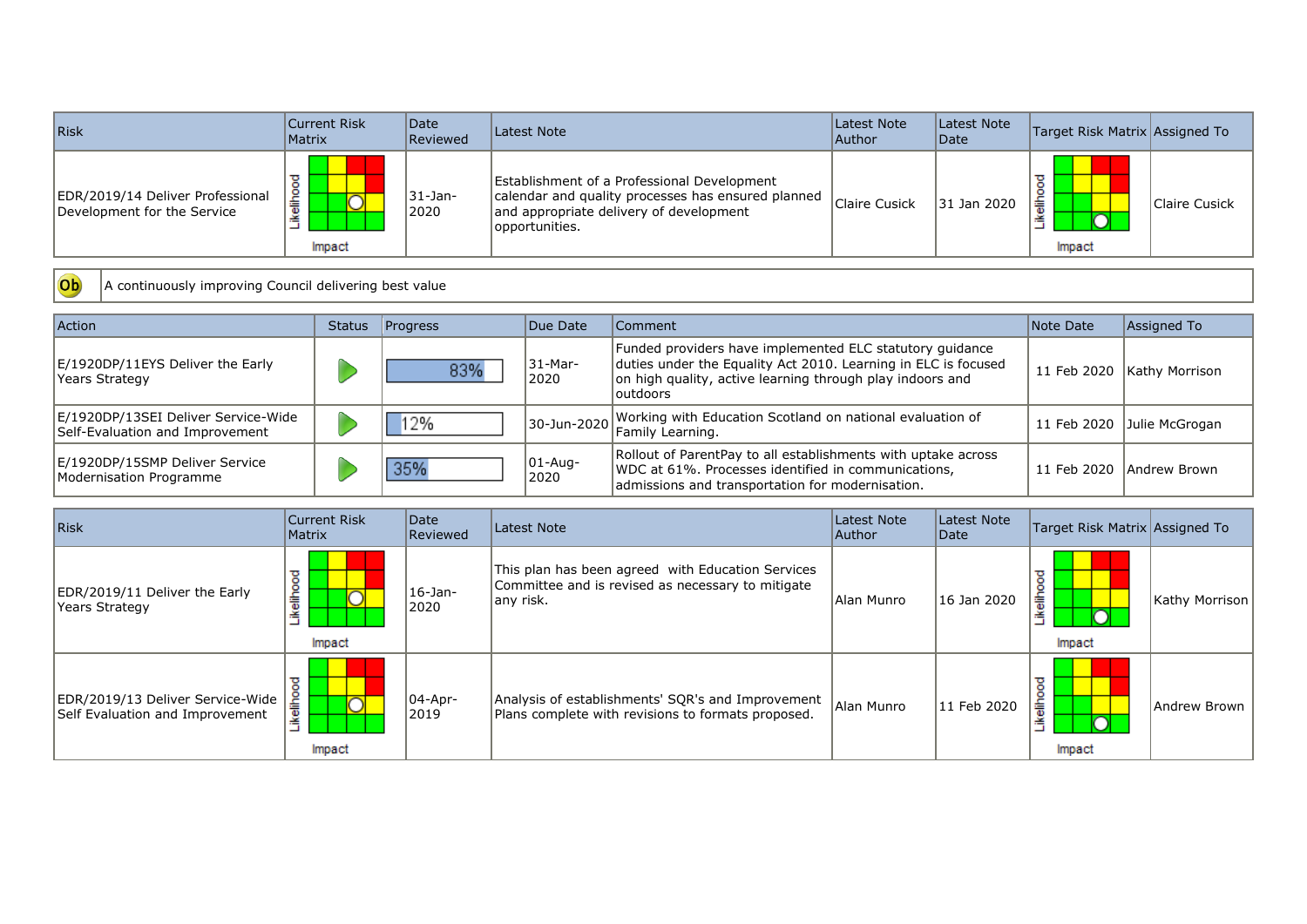| Risk                                                       | Current Risk<br><b>Matrix</b> | Date<br>Reviewed    | Latest Note<br>Latest Note<br>Target Risk Matrix Assigned To<br>Latest Note<br>Author<br>Date                                  |            |             |                       |                |
|------------------------------------------------------------|-------------------------------|---------------------|--------------------------------------------------------------------------------------------------------------------------------|------------|-------------|-----------------------|----------------|
| EDR/2019/15 Deliver the Service<br>Modernisation Programme | ikelihood<br>Impact           | 16-Jan-<br>2020     | Phase 2 of the ParentPay project (Clydebank<br>Schools) is currently being rolled out with a<br>completion of 6 February 2020. | Alan Munro | 16 Jan 2020 | ≖<br>흛<br>≚<br>Impact | Andrew Brown   |
| SR 009 Failure to deliver the Early<br>Years Agenda        | ष्ठ<br>흩<br>≚<br>Impact       | $ 05-Nov -$<br>2019 | Seven childminders are now delivering the blended<br>lmodel.                                                                   | Alan Munro | 19 Dec 2019 | ≖<br>.<br>들<br>Impact | Kathy Morrison |



| <b>Action</b>                                                                | <b>Status</b> | <b>I</b> Progress | Due Date           | Comment                                                                                                                                                                                                 | Note Date | Assigned To              |
|------------------------------------------------------------------------------|---------------|-------------------|--------------------|---------------------------------------------------------------------------------------------------------------------------------------------------------------------------------------------------------|-----------|--------------------------|
| E/1920DP/12ELR Develop the Schools<br>Estate in Line with Local Regeneration |               | 75%               | .31-Mar-<br>່ 2020 | Work complete on the revision of the Schools Estate<br>Management Plan. Construction now on site for Renton Campus.  <br>Works complete to deliver 1140 hrs at Andrew B. Cameron and<br>Dalmonach ELCC. |           | 11 Feb 2020 Andrew Brown |

| Risk                                                                         | Current Risk<br>Matrix | Date<br><b>Reviewed</b> | Latest Note                                                                                                                                                                                | Latest Note<br> Author | Latest Note<br>Date | Target Risk Matrix Assigned To |              |
|------------------------------------------------------------------------------|------------------------|-------------------------|--------------------------------------------------------------------------------------------------------------------------------------------------------------------------------------------|------------------------|---------------------|--------------------------------|--------------|
| EDR/2019/12 Develop the Schools<br>Estate in Line with Local<br>Regeneration | ठ<br>Impact            | 23-Sep-<br>2019         | Work complete on the revision of the Schools Estate<br>Management Plan. Next steps dependent on external Andrew Brown 11 Feb 2020<br>funding for projects and revision to catchment areas. |                        |                     | 嵩<br>Impact                    | Andrew Brown |

| <b>Action Status</b> |                  |  |  |  |
|----------------------|------------------|--|--|--|
|                      | <b>Cancelled</b> |  |  |  |